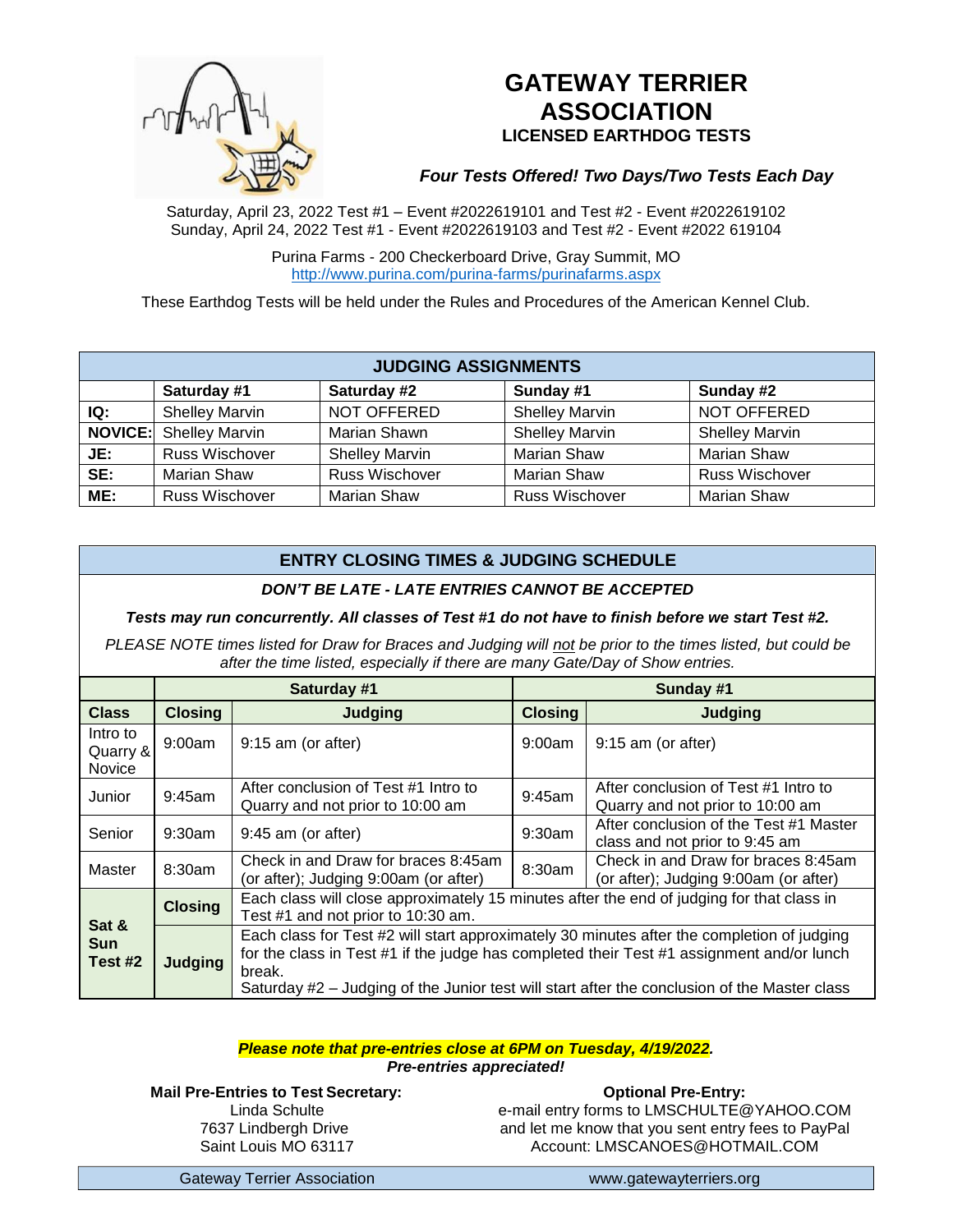| <b>GATEWAY TERRIER ASSOCIATION 2020-2021 CLUB OFFICERS</b>                     |                                                                          |  |  |  |
|--------------------------------------------------------------------------------|--------------------------------------------------------------------------|--|--|--|
|                                                                                | President:   Denise Faulkner, 3981 Jacobs Landing, St. Charles, MO 63385 |  |  |  |
| 1st Vice President:   Linda Schulte, 7637 Lindbergh Drive, St. Louis MO 63117  |                                                                          |  |  |  |
| Secretary:   Patty Burmeister, 2612 Old Dougherty Ferry Rd, St. Louis MO 63122 |                                                                          |  |  |  |
| <b>Treasurer:</b>   Lucy Shinkle, 604 Birdnest Walk, Wentzville, MO 63385      |                                                                          |  |  |  |

| <b>TEST COMMITTEE</b>                                   |                                                                                                             |  |  |  |
|---------------------------------------------------------|-------------------------------------------------------------------------------------------------------------|--|--|--|
| <b>Test Committee:</b>                                  | Denise Faulkner, Linda Schulte, Lucy Shinkle, Patty Burmeister and/or<br>any other GTA member at the event. |  |  |  |
| <b>Test Chair:</b>                                      | Lucy Shinkle, 604 Birdnest Walk, Wentzville MO 63385                                                        |  |  |  |
| <b>Test Secretary:</b>                                  | Linda Schulte, 7637 Lindbergh Drive, St. Louis MO 63117<br>LMSCHULTE@YAHOO.COM                              |  |  |  |
| Event Emergency / Disaster Plan Coord: Linda<br>Schulte |                                                                                                             |  |  |  |

**JUDGES**

**Shelley L Marvin**, 1225 Newcastle Drive, Bloomington, IL 61704 **Marian Shaw, DVM**, PO Box 168, Queenstown, MD 21658-0168 **Russ Wischover,** 2326 322nd St, Bedford, IA 50833

| <b>ENTRY FEES</b>                                                                                                                                                                                       |                  |                                  |                                            |  |  |  |  |
|---------------------------------------------------------------------------------------------------------------------------------------------------------------------------------------------------------|------------------|----------------------------------|--------------------------------------------|--|--|--|--|
| Please note that pre-entries close at 6PM on Tuesday, 4/19/2022.<br><b>Pre-entries appreciated!</b><br>All entries received after the pre-entry deadline must include full Gate/Day of Show entry fees. |                  |                                  |                                            |  |  |  |  |
| <b>Entry Fees</b>                                                                                                                                                                                       | Intro,<br>Novice | Junior, Senior,<br><b>Master</b> | EE dogs entering both<br>Senior and Master |  |  |  |  |
| Gate/Day of Show Entry Fee                                                                                                                                                                              | \$12             | \$20                             | \$36                                       |  |  |  |  |
| Pre-Entry Fee (due 4/19/22)                                                                                                                                                                             | \$10             | \$18                             | \$32                                       |  |  |  |  |

# **RUNNING ORDER**

Dogs will be run in the order that entries are received with consideration given to dogs being handled by the same handler. The Test Committee reserves the right to modify the running order to keep the event running smoothly.

# **RIBBONS/AWARDS**

- Light Green Ribbons will be awarded for qualifiers in Introduction to Quarry.
- Dark Green Rosettes will be awarded for qualifiers in Novice, Junior, Senior and Master tests.
- New Title Rosettes are offered by WYSIWYG Welsh Terriers for a new Novice, JE, SE or ME title earned at thetest.
- A Medal on a Neck Ribbon is offered by WYSIWYG Welsh Terriers for a new EE title earned at the test.

# **VETERINARIAN (ON CALL)**

Pacific Animal Hospital, 636-257-2100 (during office hours only) After Hours Emergency: Veterinary Specialty Services, 636-227-9400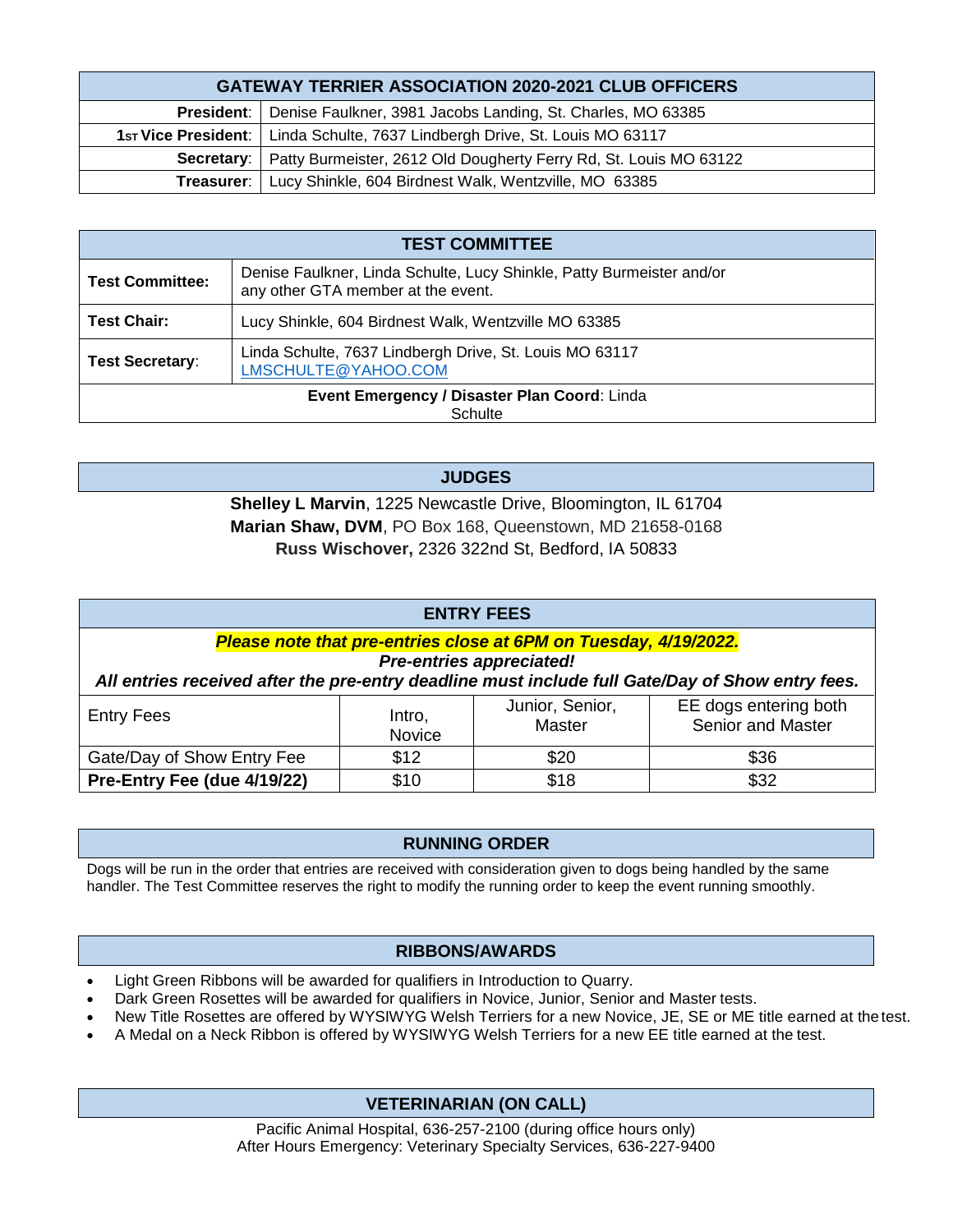# **COVID-19**

#### **Everyone is required to follow state, local and Purina Farms guidelines including but not limited to:**

- Facial masks which cover the nose and mouth must be worn and social distancing of 6 feet maintained.
- Avoid congregating when possible.
- Pre-entries are encouraged. Entry forms may not be filled out at the secretary table. Cash payments must be exact change only, secretary will not make change.
- Prepare to be self-sufficient: bring sanitizer, personal use masks and pens.
- Park with sufficient space between vehicles.

#### **No exhibitor should attend these events if they have experienced one or any combination of the symptoms associated with COVID-19 within the last 72 hours, and or any of the following statements apply:**

- Fever of 100.4°F or greater
- Chills
- Cough
- Shortness of breath or difficulty breathing
- Fatique
- Muscle or body aches
- Headache
- New loss of taste or smell
- Sore throat
- Congestion or runny nose
- Nausea or vomiting
- Diarrhea
- Exhibitor has tested positive for COVID-19, and has not received a negative test result
- Exhibitor previously tested positive for COVID-19, but still has symptoms mentioned above
- During the past 14 days, the exhibitor has been in contact with someone who has exhibited symptomsas listed above and or tested positive for COVID-19
- During the past 14 days, the exhibitor has been advised to self-quarantine by a doctor or other health authority
- The exhibitor has travelled internationally within the last 30 days

#### Please review the AKC COVID19 Suggested Best Practices:

 https://s3.amazonaws.com/cdn-origin-etr.akc.org/wp-content/uploads/2020/05/15111309/Earthdogs-Covid- 19- Suggested-Best-Practices.pdf

While on the property, all participants must remain in the RV lot (if camping) and/or parking lot and area near the earthdog dens. Staff need to account for everyone on property at all times.

Please review the Purina Farms Safety and Visiting Pet guidelines:

- https:/[/www.purina.com/purina-farms-covid-guidelines](http://www.purina.com/purina-farms-covid-guidelines)
- https:/[/www.purina.com/sites/g/files/auxxlc196/files/2020-07/PF%201227D-Visiting-Pet-Rules-V2-](http://www.purina.com/sites/g/files/auxxlc196/files/2020-07/PF%201227D-Visiting-Pet-Rules-V2-) 07232020.pdf

For accurate and timely information, please visit the WHO and/or CDC websites:

https:/[/www.who.int/emergencies/diseases/novel-coronavirus-2019/advice-for-public](http://www.who.int/emergencies/diseases/novel-coronavirus-2019/advice-for-public)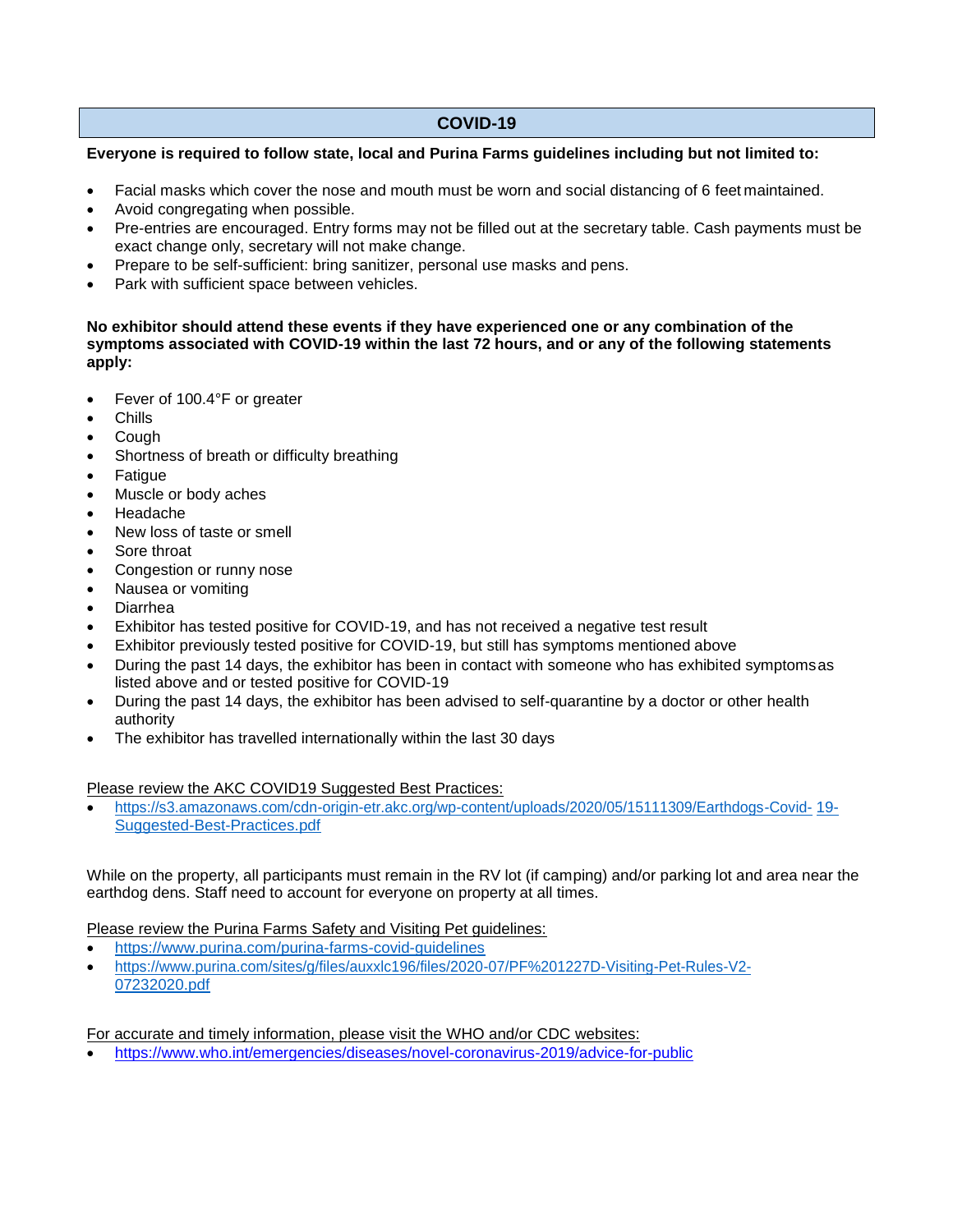#### *Pre-entries appreciated*

#### **Pre-Entries to Mail Test Secretary:**

Linda Schulte 7637 Lindbergh Drive Saint Louis MO 63117

#### **Optional Pre-Entry:**

e-mail entry forms to [LMSCHULTE@YAHOO.COM](mailto:LMSCHULTE@YAHOO.COM) and let me know that you sent entry fees to PayPal Friends & Family Account: [LMSCANOES@HOTMAIL.COM](mailto:LMSCANOES@HOTMAIL.COM) *Pre-entries appreciated!*

# *Saturday and Sunday 4/23 , 4/24, T2 will not have a IQ class. Those will only have the NOVICE class.* **Optional Pre-Entry: pre-entry deadline is 6pm, TUESDAY, APRIL 19, 2022**

- All dogs must be on a short leash under control while on test grounds except while testing. NO FLEXI-LEADS PERMITTED ON TEST SITE.
- Dogs need be present only at the scheduled time of judging according to the judging schedule listed in the premium list.
- Master dogs need to be present when their brace is called.
- No loose dogs allowed on the grounds outside the judging areas.
- Please bring weather-appropriate gear; tests are run rain or shine.
- In the event of natural disaster or other circumstances which may deem it too dangerous to safely hold the event, entry fees will not be refunded.
- Entry fees will not be refunded after the closing time for each class.
- No entry fees will be refunded if a dog is absent, disqualified, excused by veterinarian or judge or barred from competition by action of the Test Committee.
- **Bitches in season are not eligible for entry.** Pre-entry fees for bitches that come into season will be refunded until closing time of the class. After a test closes, entry fees will not be refunded.
- It is expressly understood that exhibitors alone are responsible for the behavior of their dogs and/or children. Any exhibitor whose dogs and/or children create unnecessary disturbances, repeatedly engage in unsafe or disruptive behavior may, at the discretion of the Test Committee, be asked to leave the test site. In such case, no refund of any fees paid will be made.
- **Please bring adequate water for you and your dogs as the Visitor Center and Event Center are not expected to be open. No meals will be offered at this test site.**
- Owners are responsible for errors in completing entry forms, whoever may make such errors, and no entry fee will be refunded in event of such errors or cancellation of entries after the published closing date/time.
- Entry forms must be signed at the bottom by the owner or the owner's duly authorized agent, otherwise, entry cannot be accepted.
- Incomplete, telegraphed, telephoned or faxed entries, entries sent by registered mail, or those made on any form other than an Official American Kennel Club Entry Form cannot be accepted.
- DOS entries: Be sure to bring the information needed to complete the entry forms. A copy of the dog's registration certificate contains the necessary information.

# **ADDITIONAL INFORMATION**

- Senior Earthdog class is open only to dogs who have acquired the Junior Earth dog title before the closing of entries.
- Master Earthdog class is open only to dogs who have acquired the Senior Earthdog title before the closing of entries.

A complete copy of the "Regulations for Earthdog Tests for Small Terriers and Dachshunds" can be obtained by contacting The American Kennel Club or by visiting [www.akc.org.](http://www.akc.org/)

The safety of the dogs is our primary concern. By entering this test, exhibitors acknowledge that they are familiar with the rules and regulations of this event.